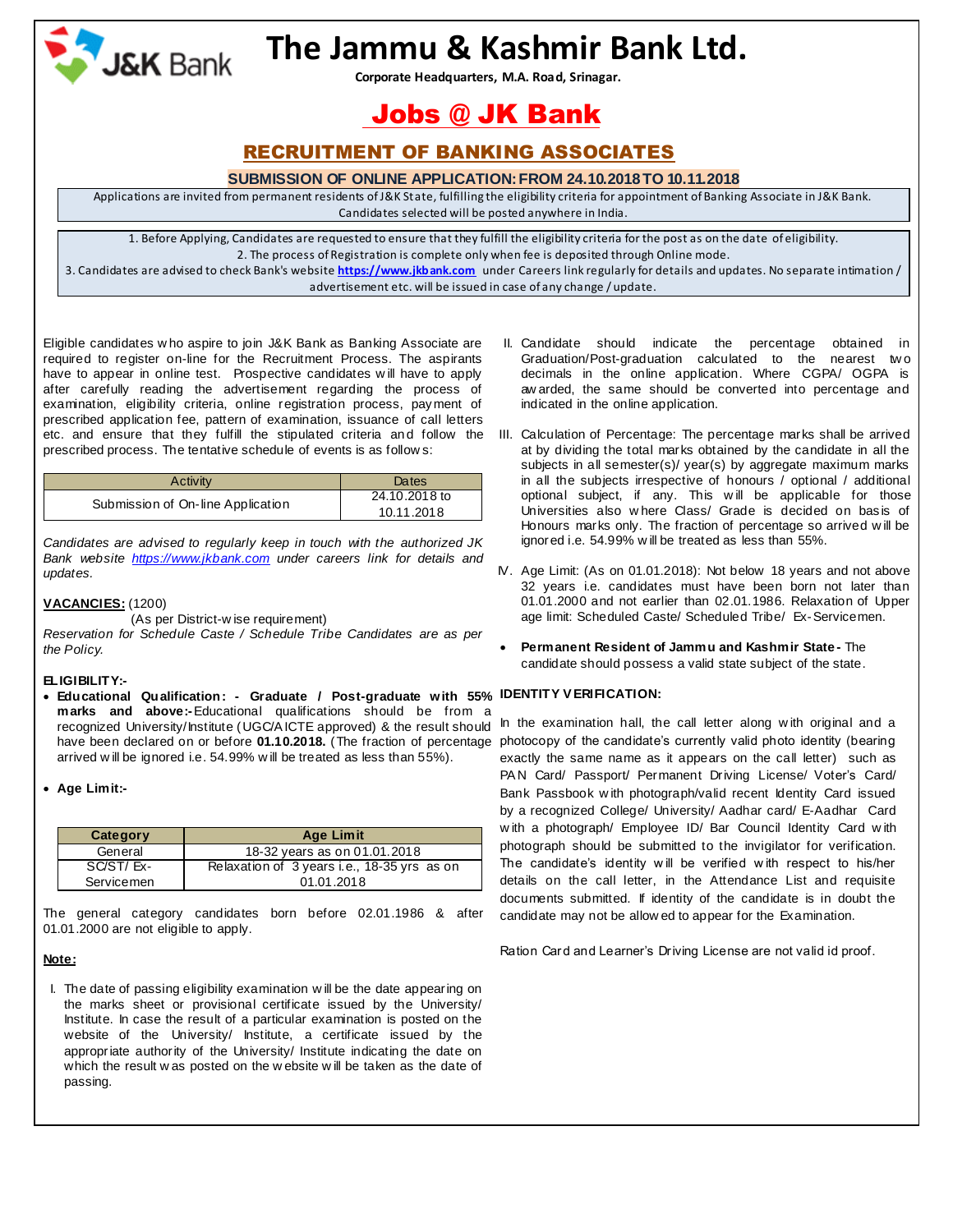Note: Candidates have to produce in original the photo identity proof and submit photocopy of the photo identity proof along w ith Examination call letter w hile attending the examination, w ithout w hich they w ill not be allow ed to take up the examination. Candidates must note that the name as appearing on the call letter (provided during the process of registration) should exactly match the name as appearing on the photo identity proof. Female candidates w ho have changed first/last/middle name post marriage must take special note of this. If there is any mismatch betw een the name indicated in the Call Letter and Photo Identity Proof the candidate w ill not be allow ed to appear for the examination. In case of candidates w ho have changed their name, w ill be allow ed only if they produce original Gazette notification / their original marriage certificate / affidavit in original.

### **HOW TO APPLY:**

#### **DETAILED GUIDELINES/PRO CEDURES FO R A. APPLICATIO N REGIS TRATIO N**

- **B. PAYMENT OF FEES**
- **C. DOCUMENT SCAN AND UPLO AD**

**Candidates can apply online only from 24.10.2018 to 10.11.2018 and no other mode of application will be accepted.**

#### **IMPO RTANT PO INTS TO BE NO TED B EFO RE REGIS TRATIO N**

Before applying online, candidates should-<br>(i) scan their:

- $\frac{1}{2}$  scan their :
	- photograph  $(4.5cm \times 3.5cm)$
	- signature (with black ink)
	- left thumb impression (on w hite paper w ith black or blue ink)
	- a hand w ritten declaration (on a w hite paper w ith black ink) (text given below )
	- ensuring that the all these scanned documents adhere to the required specifications.
- (ii) Signature in CA PITAL LETTERS w ill NOT be accepted.
- (iii) The left thumb impression should be properly scanned and not smudged. (If a candidate is not having left thumb, he/she may use his/ her right thumb for applying.)
- (iv) The text for the hand w ritten declaration is as follow s "I, \_\_\_\_\_\_\_ (Name of the candidate), hereby declare that all the information submitted by me in the application form is correct, true and valid. I w ill present the supporting documents as and w hen required."
- (v) The above mentioned hand w ritten declaration has to be in the candidate's hand w riting and in English only. If it is written and uploaded by anybody else or in any other language, the application w ill be considered as invalid.
- (vi) Keep the necessary details/documents ready to make Online Payment of the requisite application fee/ intimation charges
- (vii) Have a valid personal email ID and mobile number, w hich should be kept active till the completion of this Recruitment Process. Bank may send intimation to dow nload call letters for the Examination etc. through the registered e-mail ID. In case a candidate does not have a valid personal e-mail ID, he/she should create his/her new e-mail ID and mobile number before applying on-line and must maintain that email account and mobile number.

#### **APPLICATION FEES (NON REFUNDABLE) PAYM ENT OF FEE ONLINE: (24.10.2018 to 10.11.2018)**

Bank Transaction charges for Online Payment of application fees w ill have to be borne by the candidate.

#### **A. Application Registration:**

1. Candidates to go to the official w ebsite https:// www.jkbank.com under careers link and click on the link "Recruitment–Banking Associates 2018" and apply for the post w hich w ill open a new screen.

- 2. To register application, choose the tab "Click here for New Registration" and enter Name, Contact details and Email-id. A Provisional Registration Number and Passw ord w ill be generated by the system and displayed on the screen. Candidate should note dow n the Provisional Registration Number and Passw ord. An Email & SMS indicating the Provisional Registration number and Passw ord w ill also be sent.
- 3. In case the candidate is unable to complete the application form in one go, he / she can save the data already entered by choosing "SAVE A ND NEXT" tab. Prior to submission of the online application candidates are advised to use the "SAV E A ND NEXT" facility to verify the details in the online application form and modify the same if required.
- 4. Candidates are advised to carefully fill and verify the details filled in the online application themselves as no change w ill be possible/ entertained after clicking the FINAL SUBMIT BUTTON.
- 5. The Name of the candidate or his /her Father/ Husband etc. should be spelt correctly in the application as it appears in the Certificates/ Marks sheets/Identity proof. Any change/alteration found may disqualify the candidature.
- 6. Validate your details and Save your application by clicking the 'Validate your details' and 'Save & Next' button.
- 7. Candidates can proceed to upload Photo & Signature as per the specifications given in the Guidelines for Scanning and Upload of Photograph and Signature detailed under point "C".
- 8. Candidates can proceed to fill other details of the Application Form.
- 9. Click on the Preview Tab to preview and verify the entire application form before FINA L SUBMIT.
- 10. Modify details, if required, and click on 'FINAL SUBMIT' ONLY after verifying and ensuring that the photograph, signature uploaded and other details filled by you are correct.
- 11. Click on 'Payment' Tab and proceed for payment.
- 12. Click on 'Submit' button.
- **B. Payment of Fees: (ONLINE M ODE)**

**The Candidates will pay the requisite fee (**`8**00/- for General Category &** `6**00/- for Schedule Caste (SC) and Schedule Tribe (ST) Category) to be paid through online mode. No other Mode of payment is available.**

- 1. The application form is integrated w ith the payment gatew ay and the payment process can be completed by follow ing the instructions.
- 2. The payment can be made by using Debit Cards (RuPay/Visa/MasterCard/Maestro), Credit Cards, Internet Banking, IMPS, Cash Cards/ Mobile Wallets.
- After submitting your payment information in the online application form, PLEASE WAIT FOR THE INTIMA TION FROM THE SERV ER. DO NOT PRESS BA CK OR REFRESH BUTTON IN ORDER TO AVOID DOUBLE CHA RGE.
- 4. On successful completion of the transaction, an e-Receipt w ill be generated.
- 5. Non-generation of 'E-Receipt' indicates PAY MENT FA ILURE. On failure of payment, Candidates are advised to login again using their Provisional Registration Number and Passw ord and repeat the process of payment.
- 6. Candidates are required to take a printout of the e-Receipt and online Application Form containing fee details . Please note that if the same cannot be generated, online transaction may not have been successful.
- 7. For Credit Card users: All charges are listed in Indian Rupee. If you use a non-Indian credit card, your bank w ill convert to your local currency based on prevailing exchange rates.
- 8. To ensure the security of your data, please close the brow ser w indow once your transaction is completed.
- 9. There is facility to print application form containing fee details after payment of fees.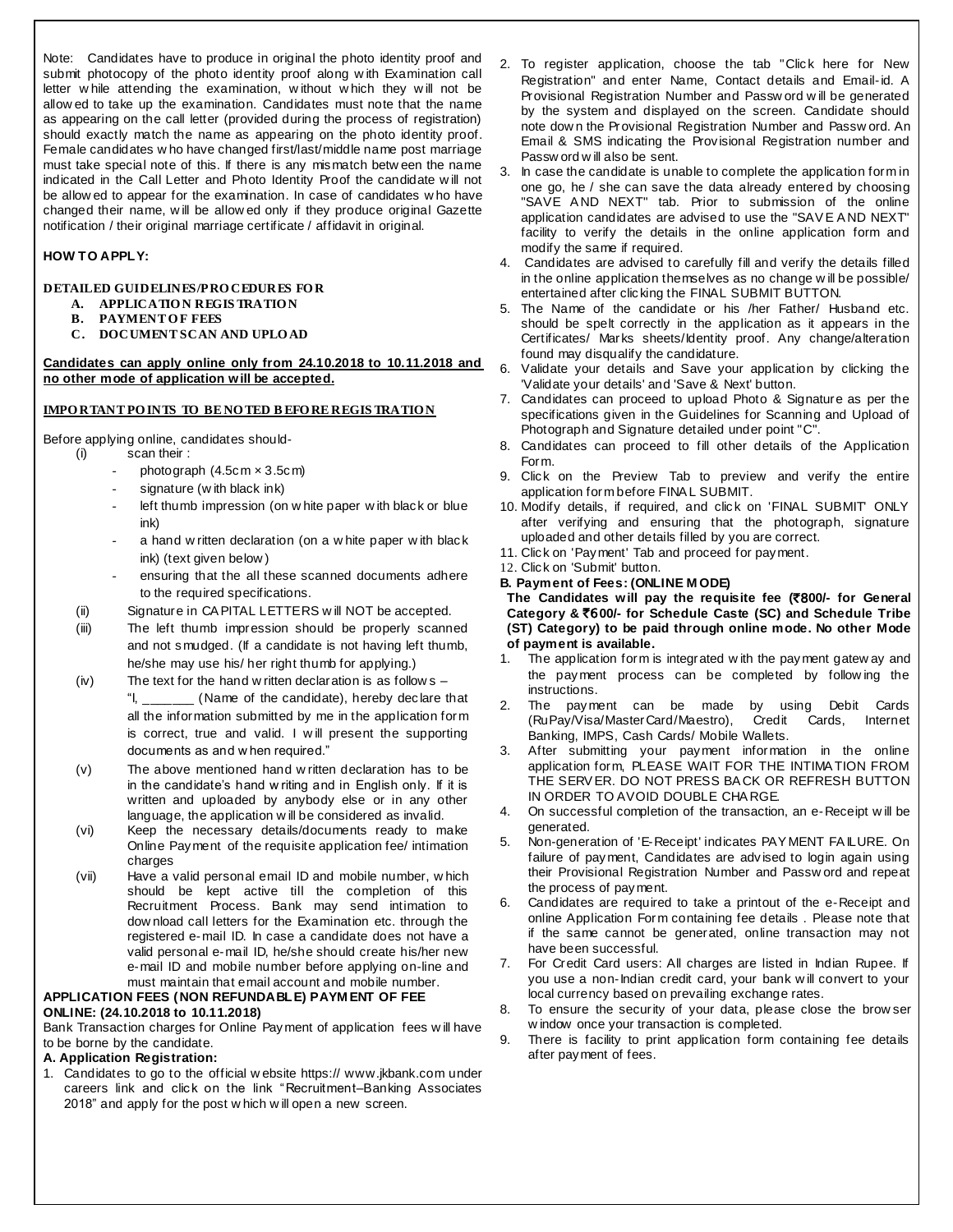#### **C. Guidelines for Scanning and Upload of Documents:**

 Before applying online a candidate w ill be required to have a scanned (digital) image of his/her photograph and signature as per the specifications given below .

Photograph Image:

- **-** Photograph must be a recent passport style colour picture.
- **-** Make sure that the picture is in colour, taken against a light-coloured, preferably w hite, background.
- **-** Look straight at the camera w ith a relaxed face
- **-** If the picture is taken on a sunny day, have the sun behind you, or place yourself in the shade, so that you are not squinting and there are no harsh shadow s
- **-** If you have to use flash, ensure there's no "red-eye"
- **-** If you w ear glasses make sure that there are no reflections and your eyes can be clearly seen.
- **-** Caps, hats and dark glasses are not acceptable. Religious headw ear is allow ed but it must not cover your face.
- **-** Dimensions 200 x 230 pixels (preferred)
- **-** Size of file should be betw een 20kb–50 kb
- **-** Ensure that the size of the scanned image is not more than 50kb. If the size of the file is more than 50 kb, then adjust the settings of the scanner such as the DPI resolution, no. of colours etc., during the process of scanning.
- **-** If the photo is not uploaded at the place of Photo, Admission for Examination w ill be rejected/denied. Candidate him/herself w ill be responsible for the same.
- **-** Candidate should also ensure that photo is uploaded at the place of photo and signature at the place of signature. If photo in place of photo and signature in place of signature is not uploaded properly, candidate w ill not be allow ed to appear for the exam.
- **-** Candidate must ensure that Photo to be uploaded is of required size and the face should be clearly visible.

Signature, left thumb impression and hand-w ritten declaration Image:

- **-** The applicant has to sign on w hite paper w ith Black Ink pen.
- **-** The applicant has to put his left thumb impression on a w hite paper w ith black or blue ink.
- The applicant has to write the declaration in English clearly on a white paper w ith black ink
- **-** The signature, left thumb impression and the hand w ritten declaration should be of the applicant and not by any other person.
- **-** The signature w ill be used to put on the Call Letter and w herever necessary.
- **-** If the Applicant's signature on the attendance sheet or Call letter, signed at the time of the examination, does not match the signature uploaded, the applicant w ill be disqualified.
- **-** Dimensions 140 x 60 pixels (preferred)
- **-** Size of file should be betw een 10kb 20kb for signature.
- **-** Size of file should be betw een 20kb 50kb for left thumb impression.
- **-** For hand written declaration size of file should be 50kb 100 kb.
- **-** Ensure that the size of the scanned image is not more than 100 kb (for hand written declaration)
- **-** Signature / Hand w ritten declaration in CA PITAL LETTERS shall NOT be accepted.

Scanning the documents:

- Set the scanner resolution to a minimum of 200 dpi (dots per inch)
- Set Colour to True Colour.
- Crop the image in the scanner to the edge of the left thumb impression / hand w ritten declaration, then use the upload editor to crop the image to the final size (as specified above).
- The image file should be JPG or JPEG format. An example file name is: image01.jpg or image01.jpeg
- Image dimensions can be checked by listing the folder files or moving the mouse over the file image icon.
- Candidates using MS Window s/MSOffice can easily obtain documents in .jpeg format by using MS Paint or MSOffice Picture Manager. Scanned documents in any format can be saved in .jpg / .jpeg format by using 'Save As' option in the File menu. Size can be adjusted by using crop and then resize option.
- **- If the file size and format are not as prescribed, an error message will be displayed.**
- **- While filling in the Online Application Form the candidate will be provided with a link to upload his/her photograph, signature, left thumb impression and hand written declaration.**

#### **Left thumb impression:**

- The applicant has to put his left thumb impression on a w hite paper w ith black or blue ink.
	- File type: jpg / jpeg
	- Dimensions: 240 x 240 pixels in 200 DPI (Preferred for required quality) i.e 3 cm \* 3 cm (Width \* Height)

#### **Hand-written declaration:**

- Hand w ritten declaration content is to be as expected.
- Hand w ritten declaration should not be w ritten in CA PITAL LETTERS.
- The applicant has to w rite the declaration in English clearly on a white paper w ith black or blue ink.
- The hand w ritten declaration should be of the applicant and not by any other person.
- Hand w ritten Declaration
	- $\blacksquare$  File type: jpg / jpeg
	- Dimensions: 800 x 400 pixels in 200 DPI (Preferred for required quality) i.e 10 cm \* 5 cm (Width \* Height)

#### **Procedure for Uploading the documents :**

- While filling in the Online Application Form the candidate w ill be provided w ith separate links for uploading left thumb impression and hand w ritten declaration
- Click on the respective link "Upload left thumb impression / hand written declaration"
- Brow se and Select the location where the Scanned left thumb impression / hand w ritten declaration file has been saved.
- Select the file by clicking on it
- Click the 'Open/Upload' button Your Online Application w ill not be registered unless you upload your Left thumb impression and hand w ritten declaration as specified.
- If the file size and format are not as prescribed, an error message w ill be displayed.
- Preview of the uploaded image w ill help to see the quality of the image. In case of unclear / smudged, the same may be reuploaded to the expected clarity /quality.

#### **Note:**

- 1. In case the left thumb impression or the hand w ritten declaration is unclear / smudged the candidate's application may be rejected.
- 2. After uploading the left thumb impression / hand written declaration in the online application form candidates should check that the images are clear and have been uploaded correctly. In case the left thumb impression or the hand w ritten declaration is not prominently visible, the candidate may edit his/ her application and re-upload his/ her thumb impression / hand w ritten declaration, prior to submitting the form.
- 3. After registering online candidates are advised to take a printout of their system generated online application forms.

#### **General Instructions:**

The candidates shall submit the print out of Online Registration Form and Call Letter for Online Test on the date of test/s.

*Short listed candidates for Online Written Test will be communicated through the official website of J&K Bank.*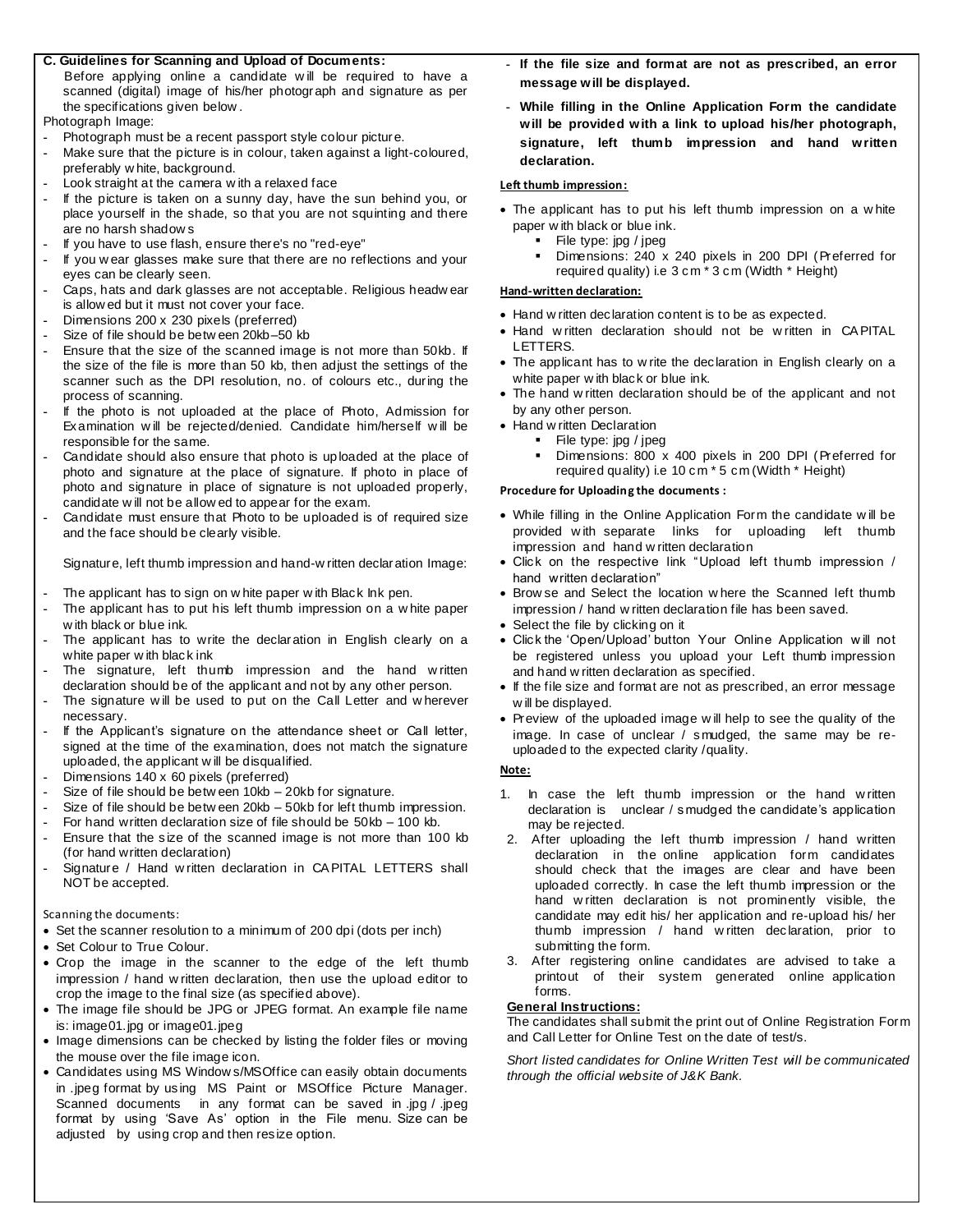#### **EXAMINATON STRUCTURE: Online Examination:**

| <b>S.NO.</b> | Name of<br><b>Test</b>      | No. of<br>Questions | <b>Maximum</b><br><b>Marks</b> | <b>Time</b><br><b>Alloted for</b><br>each Test |
|--------------|-----------------------------|---------------------|--------------------------------|------------------------------------------------|
|              | English<br>Language         | 30                  | 30                             | 20 Minutes                                     |
| 2            | <b>Numerical</b><br>Ability | 35                  | 35                             | 20 Minutes                                     |
| 3            | Reasoning<br>Ability        | 35                  | 35                             | 20 Minutes                                     |
|              | Total                       | 100                 | 100                            |                                                |

Candidates have to qualify in each of the three tests by securing cut off marks to be decided. Required number of candidates w ill be selected in order of merit.

#### **PROCESS FOR ARRIVING AT SCORES:-**

The Scores of Online Examination are obtained by adopting the follow ing procedure:

- I. Number of questions answ ered correctly by a candidate in each objective test is considered for arriving at the Corrected Score after applying penalty for wrong answ ers.
- II. The Corrected Scores so obtained by a candidate are made equivalent to take care of the minor difference in difficulty level, if any, in each of the objective tests held in different sessions to arrive at the Equated Scores\*

\* Scores obtained by candidates on any test are equated to the base form by considering the distribution of scores of all the forms.

- III. Test w ise scores and scores on total is reported w ith decimal point upto tw o digits.
	- Note: Cutoffs are applied in tw o stages:
		- i. On scores in individual tests
		- ii. On Total Score

#### **Abnormal Similarity of Responses / Copying Cases:**

The bank w ill be analyzing the responses of all appeared candidates to detect abnormal similarity of responses. This is the standard practice for examinations of all the Banks/Organizations. Report is analyzed to arrive for necessary action/final decision.

#### **EXAMINATION CENTRES:-**

Candidates w ill be required to give choice of Six (6) Centres, out of w hich atleast three (3) centres must be situated outside J&K state. How ever, any centre, other than those opted by the candidates, can also be allotted. The XIII. Any legal proceedings in respect of any matter of claim or dispute examination centres are available at follow ing districts/Outside J&K state:

| <b>J&amp;K State</b> |           |           |         |  |  |  |
|----------------------|-----------|-----------|---------|--|--|--|
| Aw antipora          | Baramulla | Srinagar  | Jammu   |  |  |  |
| Samba                | Pulw ama  | l eh      |         |  |  |  |
| Outside J&K State    |           |           |         |  |  |  |
|                      |           |           |         |  |  |  |
| Delhi NCR            | Amritsar  | Jalandhar | Patiala |  |  |  |

- I. The examination w ill be conducted online in venues across many centres in J&K State / **adjoining cities to J&K State**.
- II. No request for change of centre for Examination shall be entertained.
- III. J&K Bank reserves the right to cancel any of the Examination Centres and/ or add some other Centres, at its discretion, depending upon the response, administrative feasibility, etc.
- IV. J&K Bank also reserves the right to allot the candidate to any centre other than the one he/ she has opted for.
- V. Candidate w ill appear for the examination at an Examination Centre at his/ her/ their ow n risk and expenses and JK Bank w ill not be responsible for any injury or losses etc. of any nature.

Any unruly behavior/misbehavior in the examination hall may result in cancellation of candidature/ disqualification from future exams conducted by J&K Bank.

#### **GENERAL INFORMATION:**

- I. Candidates are advised to take a printout of their system generated online application form after submitting the application.
- II. Candidates should satisfy themselves about their eligibility for the post applied for. The Bank w ould admit to the test all the candidates applying for the posts w ith the requisite fee on the basis of the information furnished in the online application and shall determine their eligibility.
- III. Candidates are advised in their ow n interest to apply online w ell before the closing date and not to w ait till the last date to avoid the possibility of disconnection / inability / failure to log on to the website on account of heavy load on internet or w ebsite jam.
- IV. JK Bank does not assume any responsibility for the candidates not being able to submit their applications w ithin the last date on account of aforesaid reasons or for any other reason beyond the control of JK Bank.
- V. Not more than one application should be submitted by a candidate. In case of multiple applications, only the last valid (completed) application w ill be retained and the application fee / intimation charges paid for the other registrations w ill stand forfeited. Multiple attendance/ appearance by a candidate in examination w ill be summarily rejected/ candidature cancelled.
- VI. The possibility of occurrence of some problems in the administration of the examination cannot be ruled out completely, which may impact test delivery and/ or result from being generated. In that event, every effort will be made to rectify such problem, w hich may include the conduct of another examination if considered necessary.
- VII. Candidates serving in Govt./Quasi Govt. offices, Public Sector undertakings including Nationalized Banks and Financial Institutions are advised to submit 'No Objection Certificate' from their employer, failing w hich their candidature may not be considered.
- VIII. In case of selection, candidates w ill be required to produce proper discharge certificate from the employer at the time of taking up the appointment.
- IX. The original documents regarding eligibility criteria and proof of date of birth should be produced for verification. Candidate w ill not be allow ed to join if original certificates are not produced for verification.
- X. Caste certificate issued by Competent Authority on format prescribed by the Government of India w ill have to be submitted by the SC/ ST candidates.
- XI. Candidates are advised to keep their e-mail ID alive for any other communication.
- XII. Appointment of selected candidates is subject to his /her/ their being declared medically fit as per the requirement of the Bank.
- arising out of this advertisement and/ or an application in response thereto can be instituted only in Srinagar and courts/tribunals/ forums at Srinagar only shall have sole and exclusive jurisdiction to try any cause/ dispute.

#### **ACTION AGAINST CANDIDATES FOUND GUILTY OF MISCONDUCT / USE OF UNFAIR M EANS:**

Candidates are advised in their own interest that they should not furnish any particulars that are false, tampered w ith or fabricated and should not suppress any material information w hile submitting online application. At the time of examination or in a subsequent selection procedure, if a candidate is (or has been ) found guilty of –

- I. Using unfair means or
- II. Impersonating or procuring impersonation by any person or
- III. misbehaving in the examination hall or disclosing, publishing, reproducing, transmitting, storing or facilitating transmission and storage of contents of the test(s) or any information therein in w hole or part thereof in any form or by any means, verbal or w ritten, electronically or mechanically for any purpose or
- IV. resorting to any irregular or improper means in connection w ith his/ her candidature or
- V. obtaining support for his/ her candidature by unfair means, or